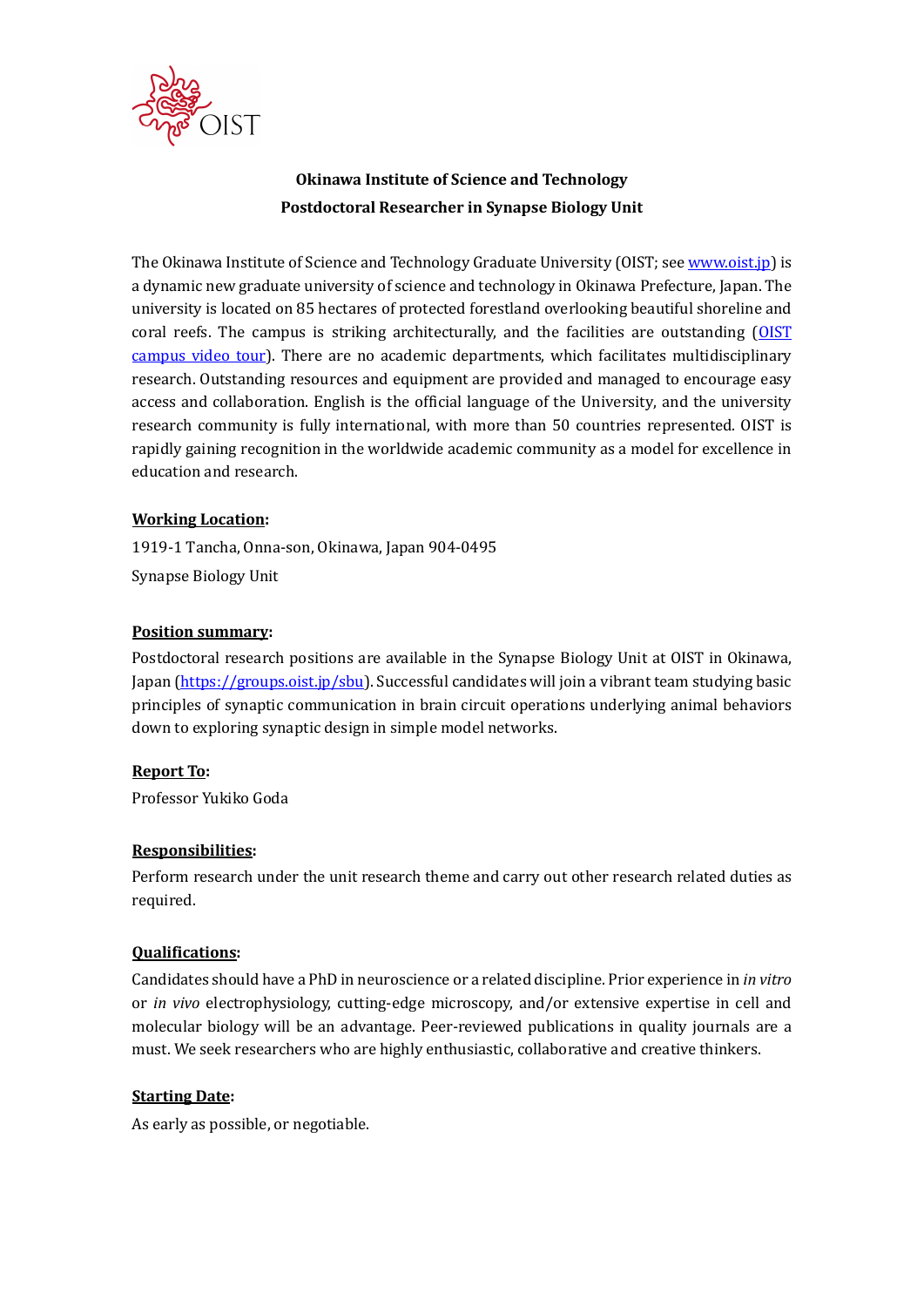

# Term & Working hours:

The position is initially for one year and can be extended to 2 or more years based on performance and mutual agreement.

Working hours: Discretionary working hours

#### Compensation & Benefits:

Compensation in accordance with the OIST Employee Compensation Regulations

Benefits:

- Relocation, housing and commuting allowances
- Annual paid leave and summer holidays
- Health insurance (Private School Mutual Aid http://www.shigakukyosai.jp/ )
- Welfare pension insurance (kousei-nenkin)
- Worker's accident compensation insurance (roudousha-saigai-hoshou-hoken)

#### How to Apply:

Apply by emailing your Submission Documents to:

yukiko.goda[at]oist.jp

(Please replace [at] with @ before using this email address)

# Submission Documents:

- 1. Cover letter
- 2. Curriculum vitae including names of 3 referees
- 3. Summary of research experience to date
- 4. Reasons for applying to the post (personal strengths, motivations, research perspectives, career aspirations)

\* Prior to the start of employment all new hires are required to successfully complete a background check. Personal information including employment history and academic background should be submitted to third-party administrators after a conditional offer of employment.

# Application Due Date:

Open until the position is filled. (Applications will be screened upon arrival)

# Declaration: